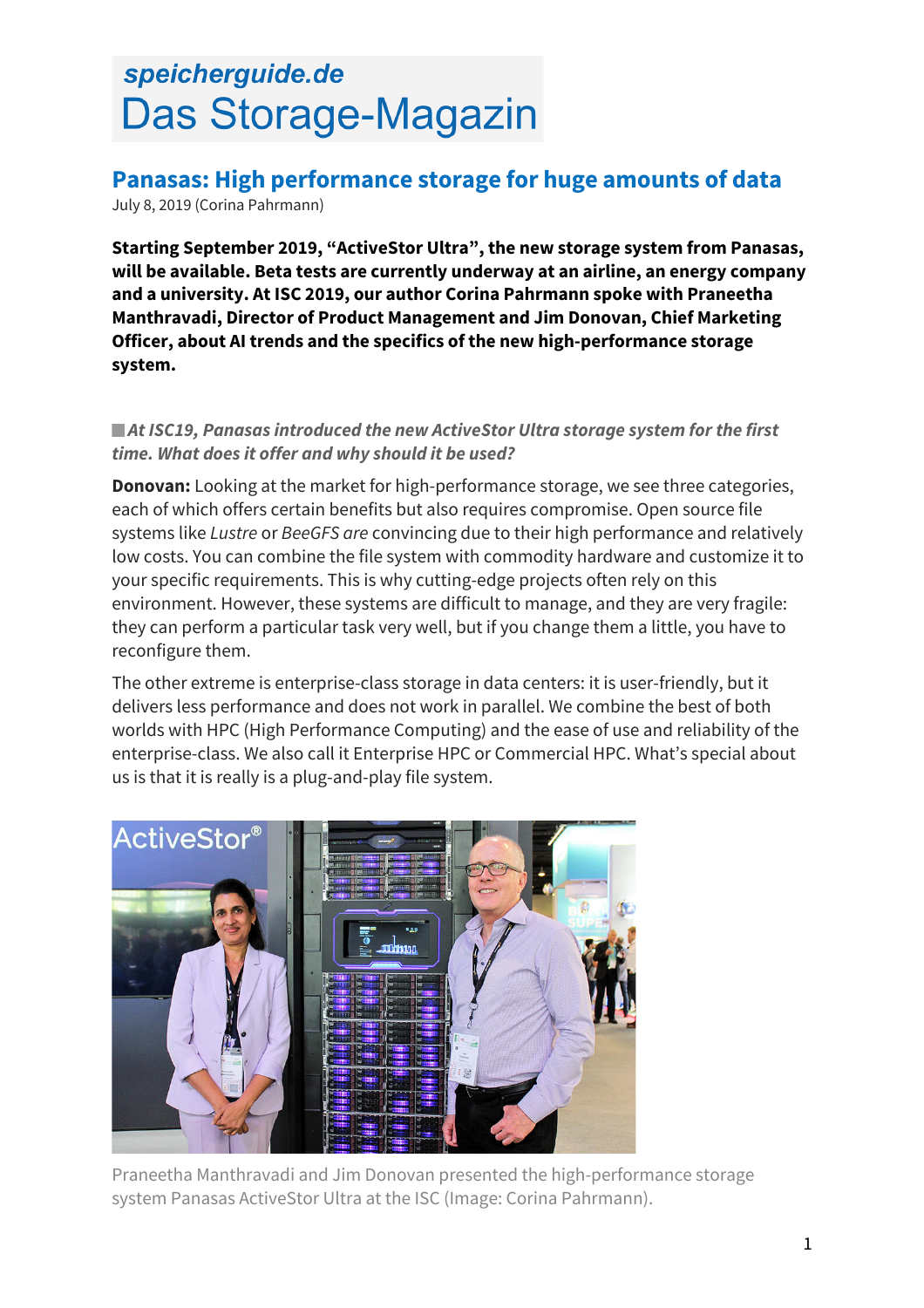## HPC and Plug-and-Play

# *What exactly does plug-and-play mean in this context? How does ActiveStor Ultra fit into existing and, more importantly, future systems?*

**Manthravadi:** Our credo is the so-called Panasas Experience: from the delivery of the hardware to the work in the data center to the end of the product lifecycle, we want to ensure a high level of customer satisfaction, regardless of the size of the system. ActiveStor is designed to balance itself even when the workload changes. This way you can start small and add more tasks later. The performance is immediately available without you having to do anything: "Set it and forget it". When you add a node, the system automatically detects it and asks if you want to integrate it.

**Donovan:** The system scales performance and compatibility independently. Currently, we have eight storage units in one rack, and if the customer needs another, they simply plug it in. The plug-and-play functionality does the rest: The IT manager just inserts the new storage and clicks "recognize it" or "detect".



Panasas "ActiveStor" is a clustered scale-out NAS appliance designed for speed and reliability.

#### Application scenarios for high performance storage

*Which application scenarios did you have in mind during the development phase?*

**Donovan:** On the one hand, the very traditional HPC such as research and science or for use in government agencies. On the other hand, we also target manufacturing companies, the life sciences, the energy industry and the media and entertainment industries.



Jim Donovan Panasas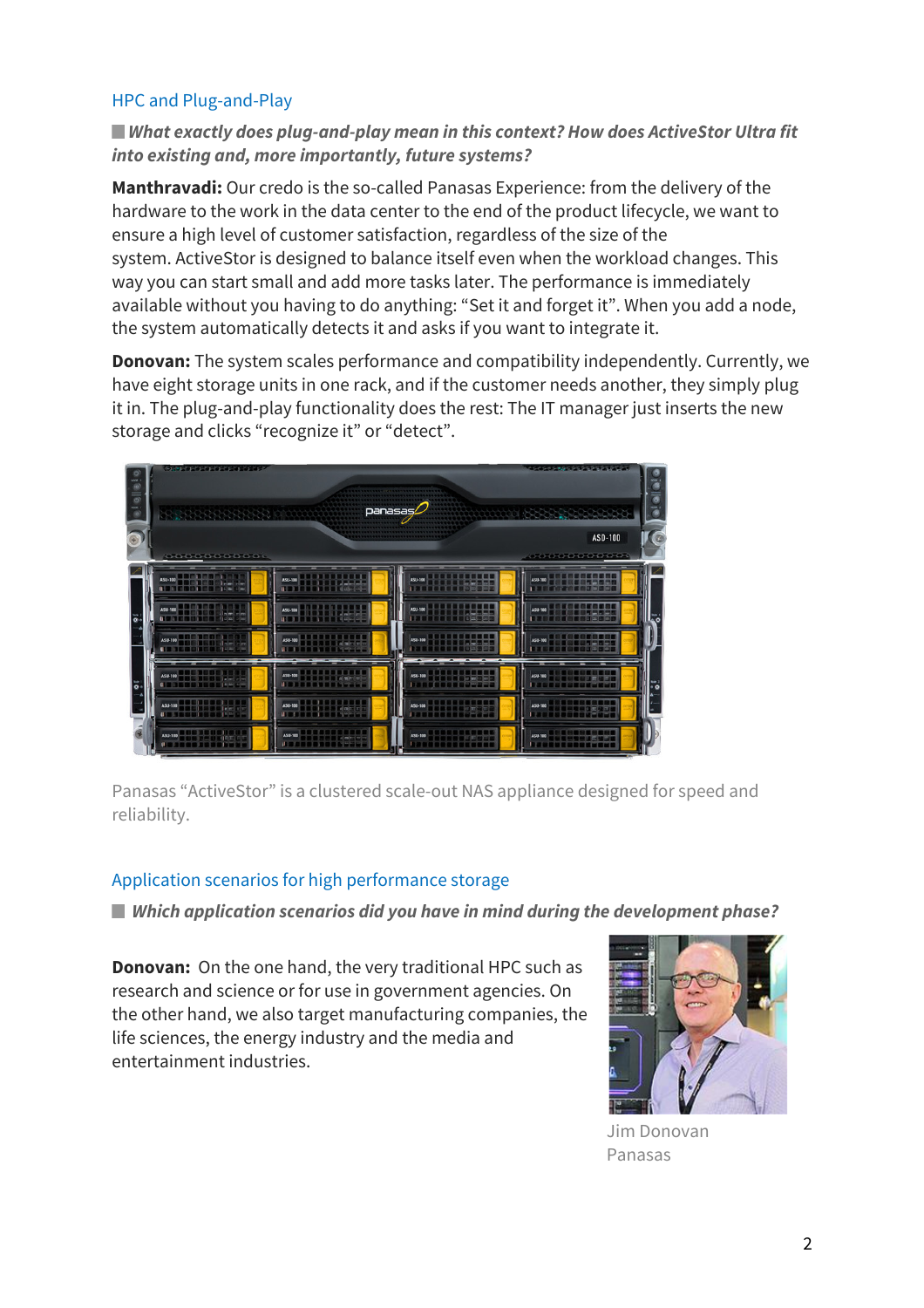**Manthravadi:** We are targeting customers who run large HPC simulations and have large clusters of compute nodes linking them together. However, we scale from very few to thousands of nodes.

# ■ In which areas do you see an increased need to catch up, which sectors are not yet *taking advantage of the technical possibilities?*

**Donovan:** I think life sciences offer the best opportunity for using these technologies sensibly and productively. Today we talk about personalized medicine or precision medicine, and in order to develop these, it is necessary to combine several disciplines and immense amounts of data. However, the necessary IT infrastructure is far behind. So science has made a leap forward, but the technological infrastructure is not compatible. One of the biggest challenges is finding people who understand more than just technology or science. We need technicians who also understand science.

## *Do these research branches already collect enough data?*

**Donovan:** Yes, one of our clients is the *National Institute of Health* in the U.S. They have the largest biomedical library in the world, and thousands of researchers worldwide are working with their data. Then there are technologies like *CRISPR*, which has to do with editing genes - and which in turn generate massively complex data. This has great potential, but it is often slowed down by the lack of the ability to process all this data efficiently.

**Manthravadi:** In general, the amount of data grows faster than the methods used to process it. In the future, it's all about high-performance systems that can handle huge amounts of data.

# HPC solutions for AI projects

#### *Why are HPC solutions so central for the development of artificial intelligence (AI)?*

**Manthravadi:** Let's look at the field of training as part of deep learning. If you want to train neural networks for image recognition, you need to feed many random images. And your system should be able to process this amount of data with very little latency in a very short time. HPC file systems can do that, providing the necessary scalability, high bandwidth and low latency.



Praneetha Manthravadi Panasas